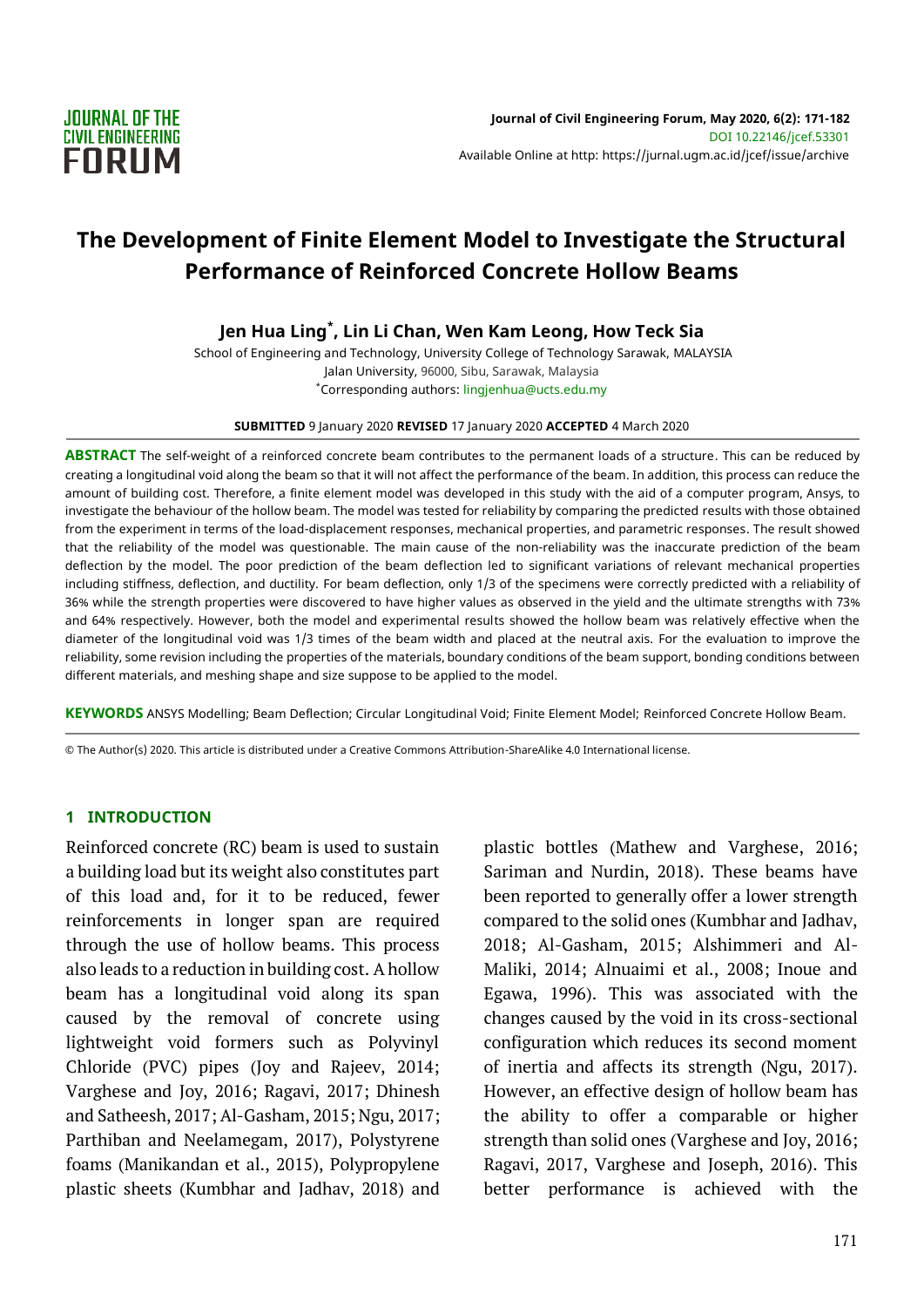placement of the void along the neutral axis of the beam (Mathew and Varghese, 2016).

The presence of the void near the soffit affects the flexural strength of the beam by degrading the bond performance of the tension bars (Al-Gasham, 2015). This further leads to the concentration of the stresses at the sharp corners of the void with a consequent effect on the beam's performance (Bhattarai and Bhattarai, 2017). Therefore, a circular longitudinal void is preferred in the design of an effective beam (Manikandan et al., 2015).

This study developed a finite element model with the aid of a computer program, Ansys, to investigate the behaviour of RC hollow beams. However, even if the model has the ability to predict the beam response, it is quite dangerous to design based on the simulated results. Therefore, the reliability of the model was determined using the experimental results provided by Ngu (2017).

### **2 METHODS**

### 2.1 Specimen Details

A finite element model was developed to simulate a four-point load test conducted on 11 RC beam specimens including 2 solids and 9 hollows as shown in Figure 1. The diameter, *dv*, and position,  $h_v$ , of the void, as well as those of the point load, *a*, were varied as presented in Table 1 and Figure 2. The details of the beam are summarized as follows.

| Dimension                    | $: 150$ mm x 300 mm x 1650 mm                 |  |  |  |  |  |
|------------------------------|-----------------------------------------------|--|--|--|--|--|
| Clear span, $l_{\text{eff}}$ | $: 1500 \text{ mm}$                           |  |  |  |  |  |
| Reinforcements               | : Top bars, 2T10 $(f_w = 500 \text{ MPa})$    |  |  |  |  |  |
|                              | : Bottom bars, 2T12 $(f_{yk} = 500)$          |  |  |  |  |  |
|                              | MPa)                                          |  |  |  |  |  |
|                              | : Stirrup, R8-150 (flexural                   |  |  |  |  |  |
|                              | test), R8-250 (shear test) $(f_{yk} =$        |  |  |  |  |  |
|                              | 250 MPa)                                      |  |  |  |  |  |
|                              | Concrete cover : 25 mm (all sides)            |  |  |  |  |  |
|                              | Void diameter, $d_v$ : 25 mm, 50 mm and 75 mm |  |  |  |  |  |
| Position of void             | $:$ Between 39 mm and 139 mm                  |  |  |  |  |  |
|                              | from beam soffit.                             |  |  |  |  |  |



Figure 1. Test setup by Ngu (2017). (Dimensions in mm unless stated otherwise)



Figure 2. Position of the longitudinal void by specimens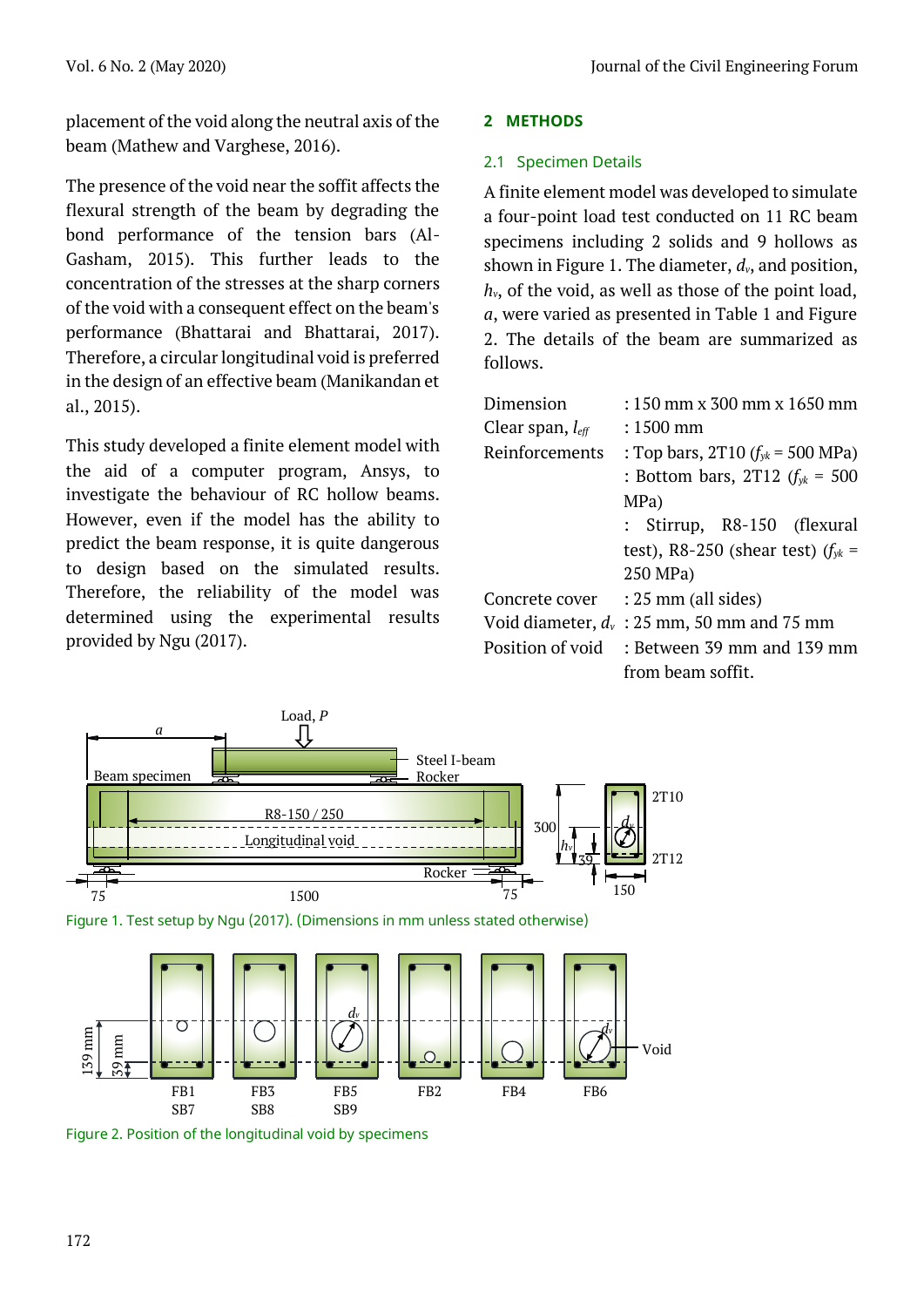|                  | Longitudinal void        |            | Point load             | Shear               |                   |  |
|------------------|--------------------------|------------|------------------------|---------------------|-------------------|--|
| <b>Specimens</b> | Position,                | Diameter,  | Distance from          | reinforcement       | Remarks           |  |
|                  | $h_v$ (mm)               | $d_v$ (mm) | support, <i>a</i> (mm) |                     |                   |  |
| CB1              | $\qquad \qquad$          |            | 600                    | R8-150              | Control, Flexural |  |
| CB2              | $\overline{\phantom{a}}$ |            | 500                    | R8-250              | Control, Shear    |  |
| FB1              | 139                      | 25         | 600                    | R8-150              | Flexural test     |  |
| FB <sub>3</sub>  | 139                      | 50         | 600                    | R8-150              | Flexural test     |  |
| FB <sub>5</sub>  | 139                      | 75         | 600                    | R <sub>8</sub> -150 | Flexural test     |  |
| FB <sub>2</sub>  | 64                       | 25         | 600                    | R8-150              | Flexural test     |  |
| FB4              | 89                       | 50         | 600                    | R8-150              | Flexural test     |  |
| FB <sub>6</sub>  | 114                      | 75         | 600                    | R8-150              | Flexural test     |  |
| S <sub>B</sub> 7 | 139                      | 25         | 500                    | R8-250              | Shear test        |  |
| S <sub>B</sub> 8 | 139                      | 50         | 500                    | R8-250              | Shear test        |  |
| S <sub>B</sub> 9 | 139                      | 75         | 500                    | R8-250              | Shear test        |  |

#### Table 1. Specimen details

#### 2.2 Finite Element Model

In Ansys, the concrete beam, longitudinal void, and steel reinforcements were modelled using rectangle, cylinder, and line geometries, respectively. The reinforcement was assumed to be linearly bonded with the concrete with vertical uniform loads applied on top of the beam as shown in Figure 3. Moreover, roller support was used with zero displacements in the *y-* and *z*directions and free movement in the *x-*direction.

The properties of the material used in the model are listed in Table 2 and, for simplicity, the Polyvinyl Chloride (PVC) pipe used by Ngu (2017) to create the longitudinal void in the beam was ignored, assuming (a) it contributed no strength to the beam, and (b) the existence of a poor bond between the pipe and the concrete. The tetrahedron meshing was used as shown in Figure 4, with the sizes provided in Table 3 determined after several trials until the predicted results (a) reached constant values, and (b) became close to the experimental results.

As shown in Figure 3, the uniform distributed load was acted on the beam and increased progressively. Then, the computed beam deformation was recorded after which the loaddisplacement (*P-*δ) curve was plotted in realtime. However, the beam was considered to have failed when (a) a sudden drop in the *P-*δ curve, (b) an illogical shape in the beam, or (c) an unrealistically large beam deflection ( $\delta \geq 0.01 l_{\text{eff}}$ ) was observed.



Figure 3. Simulated beam setup (Dimensions in mm unless stated otherwise)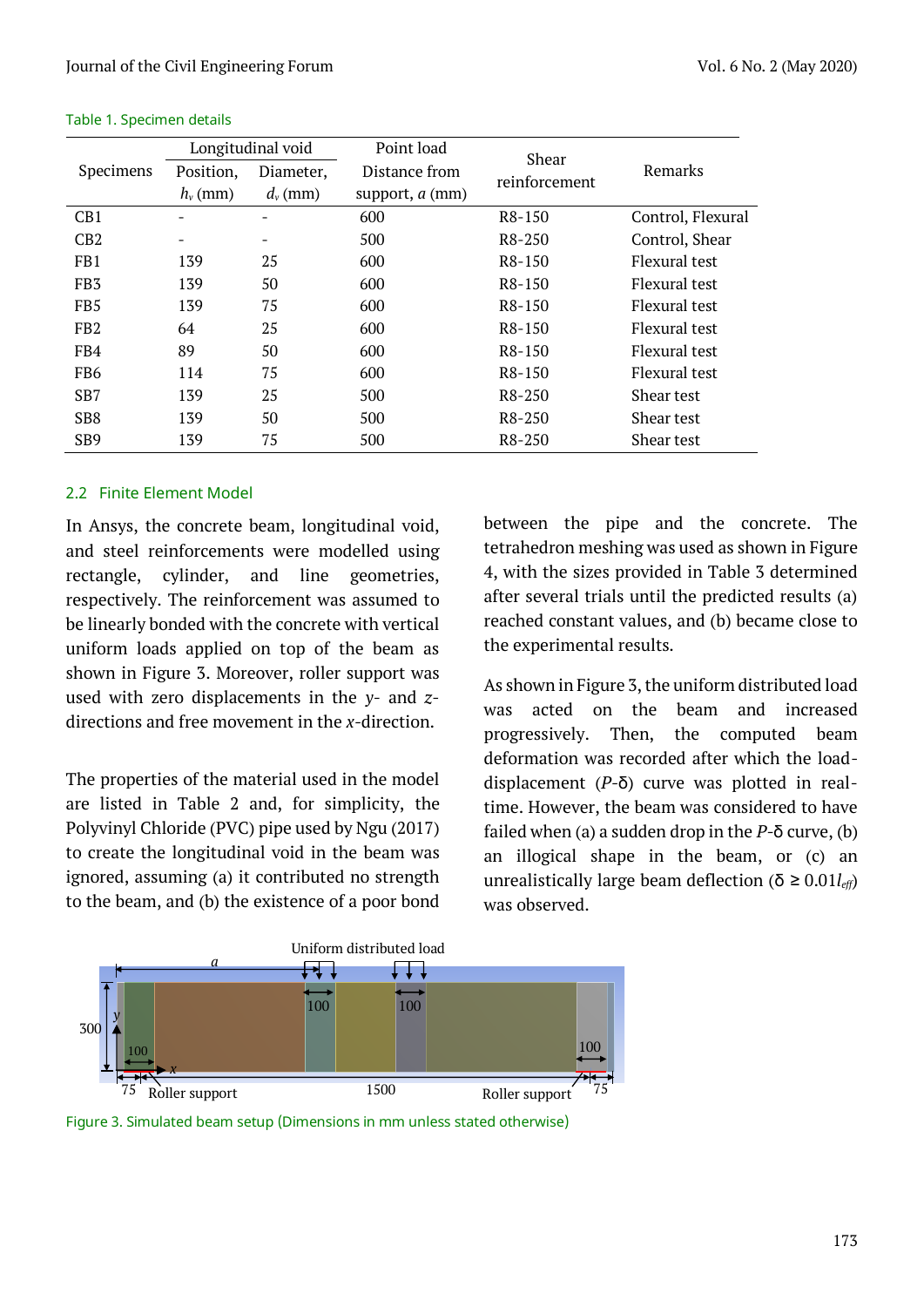

(a) Concrete beam (b) Reinforcement Figure 4. Simulated beam setup (Dimensions in mm unless stated otherwise)

#### Table 2. Material properties of the model

| Materials                                        | Concrete            | Rebar                    | Stirrup                  |
|--------------------------------------------------|---------------------|--------------------------|--------------------------|
| Element                                          | Solid <sub>65</sub> | Link180                  | Link180                  |
| Young modulus, $E(MPa)$                          | 24,000              | 200,000                  | 200,000                  |
| Poisson ratio                                    | 0.2                 | 0.3                      | 0.3                      |
| Density, $\rho$ (kg/m <sup>3</sup> )             | 2400                | 7850                     | 7850                     |
| Specified tensile yield strength, $f_{yk}$ (MPa) |                     | 500                      | 250                      |
| Compressive strength, $f_{ck}$ (MPa)             | 25                  | $\overline{\phantom{a}}$ | $\overline{\phantom{0}}$ |

#### Table 3. Mesh Size of the modelled beam (mm)

| Specimen        | Concrete | Reinforcements |
|-----------------|----------|----------------|
| CB1             | 60       | $\overline{2}$ |
| CB2             | 37       | $\overline{2}$ |
| FB1             | 38       | $\overline{2}$ |
| FB <sub>2</sub> | 48       | 7              |
| FB <sub>3</sub> | 53       | 3              |
| FB4             | 38       | 3              |
| FB5             | 45       | 7              |
| FB <sub>6</sub> | 46       | 4              |
| SB7             | 46       | 3              |
| SB8             | 47       | 4              |
| SB <sub>9</sub> | 37       | 7              |

#### **3 RESULTS AND DISCUSSION**

The simulated response of the beam was compared with the experimental results in terms of (a) load-displacement responses, (b) mechanical properties, and (c) parametric responses.

#### 3.1 Load-Displacement Response

The modelled and the experimental loaddisplacement responses were compared by overlaying the *P-*δ curves one over another and respectively denoted as FEM for simulation

response and EXP for the experimental result, as shown in Figure 5.

The predicted responses were found to be similar to the experimental results in the following aspects:

a. The *P-*δ curves were somewhat close to each other as observed from the appearance of identical parabolic curves with the experimental results by most of the specimens.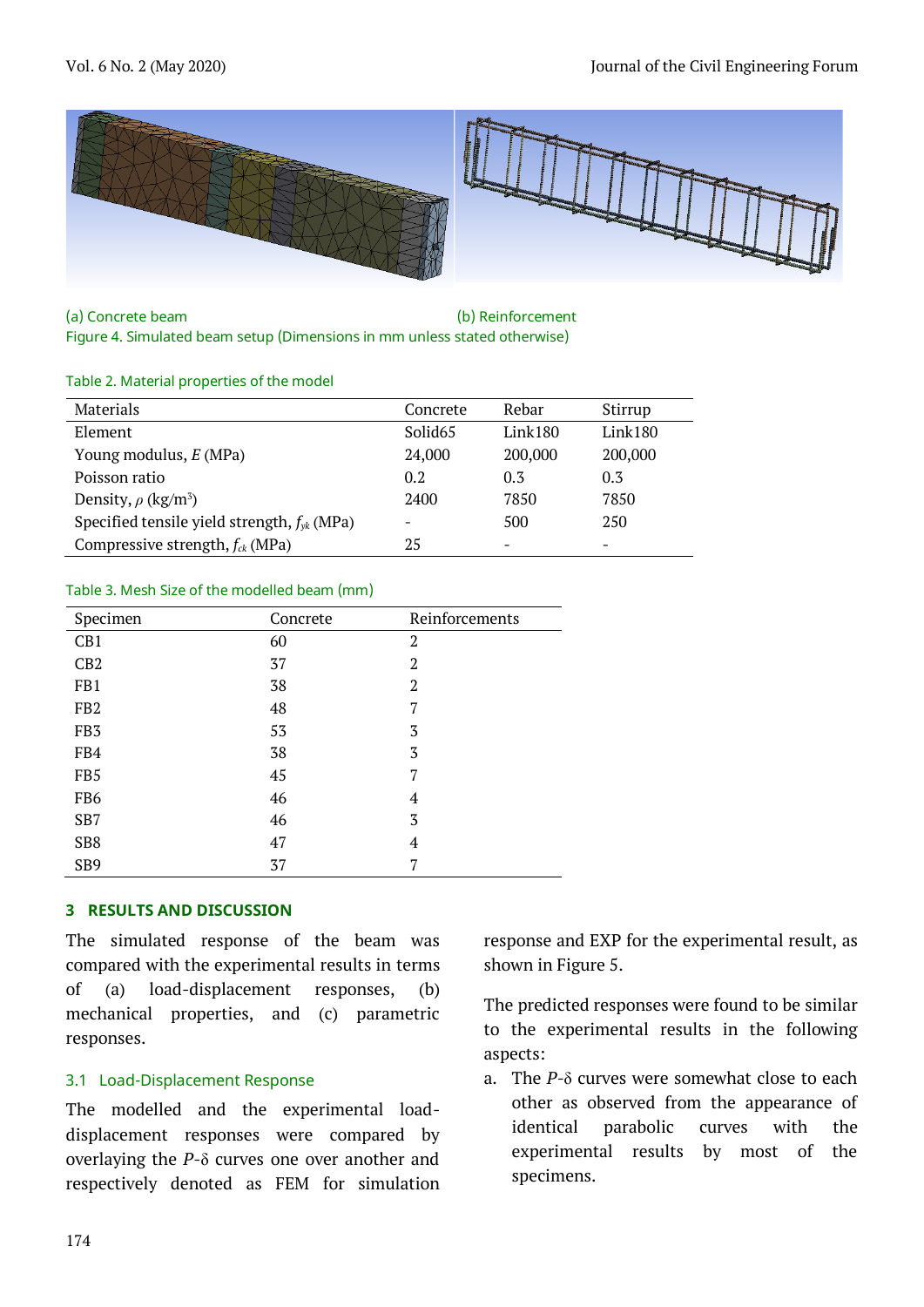- b. The beam stiffness, represented by the tangential gradient of the curve, gradually decreased as the load increased.
- c. The beam deflection was also discovered to increase with the load.

However, the following variations were observed:

- a. The modelled response had an initial load resistance, approximately 10 kN, with respect to a negligible deflection when it was first applied to the beam but this was not exhibited in the experiment. This could be due to the assumption of an ideal linear bond between the tension bars and the concrete in the model. However, in reality, for the micro-gaps between the bar ribs and the concrete, the bond consolidated as the beam was first loaded. Therefore, the deflection developed in the experiment was without an initial load resistance.
- b. The model generally predicted a higher degree of beam stiffness, particularly when (i)

the hollow beams were subjected to shear load, or (ii) when the void size, *dv*, was small at 25 mm. However, this variation reduced (i) at the later stage of loading, and (ii) when the void size was increased. Moreover, for the linear bonding, stresses in the beam were assumed to have been effectively transferred between concrete and tension bars. In reality, the beam cracked and the stresses were fully resisted by the tension steel bars to produce a larger deflection and lower stiffness as observed in the experiment.

- c. For the same reason, the model generally predicted a smaller ultimate deflection in the beam in comparison to the experiment.
- d. The model sometimes overestimated the beam capacity, particularly when (i) the void was placed close to the soffit, or (ii) the beam was subjected to a shear load. This normally happened when the void size was larger than 1/3 of the beam's width  $(d_v \ge 50$  mm).



Figure 5. Comparison of the modelled and experimental load-displacement responses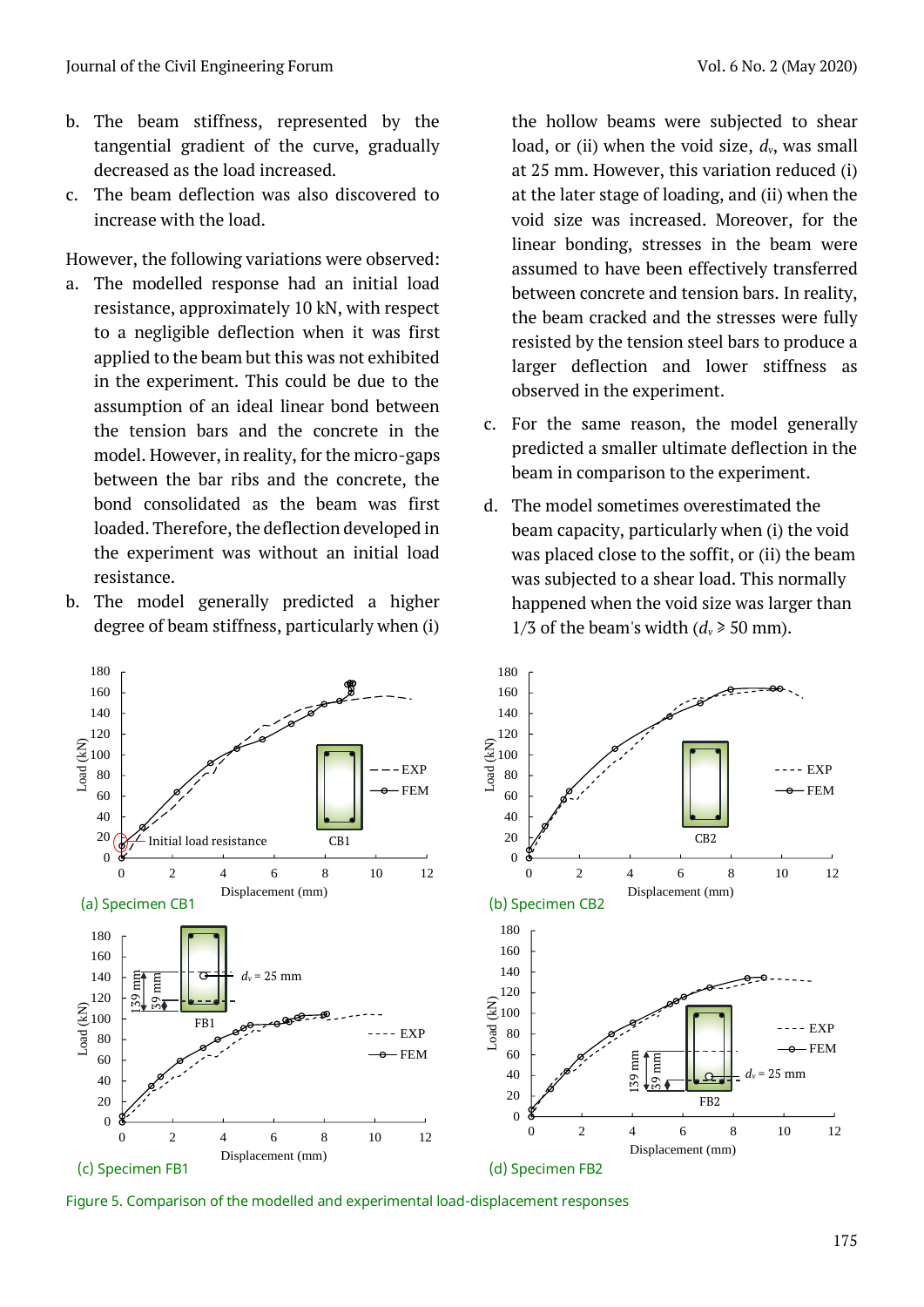

Figure 5. Comparison of the modelled and experimental load-displacement responses (Cont.)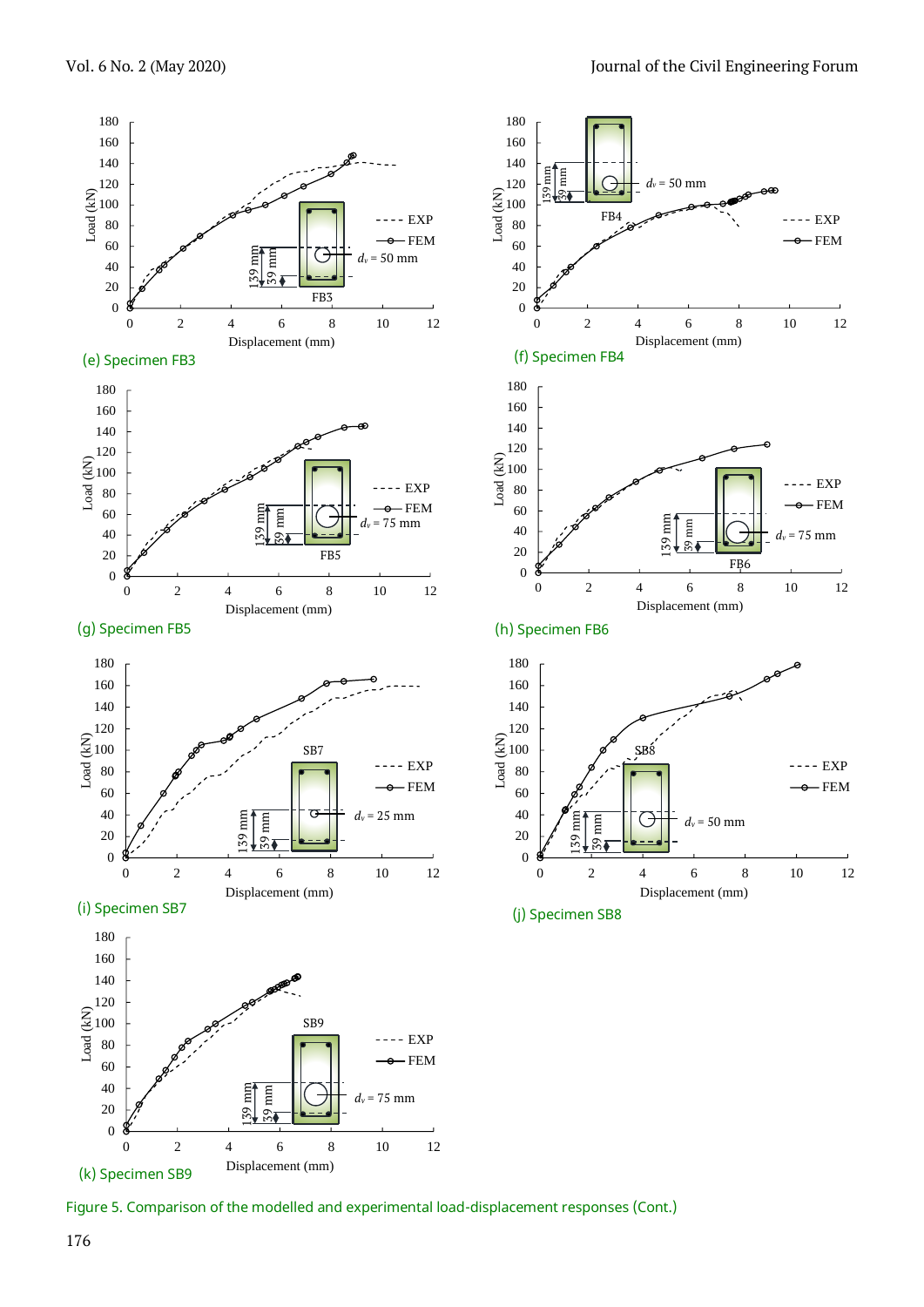### 3.2 Mechanical Properties

The mechanical properties of the specimens were computed from the *P-*δ curves, as demonstrated in Figure 6. The ultimate load capacity of the beam, *Pu*, was observed to be the highest point of the curve and corresponded with the ultimate deflection, δ*u*, of the beam at the *x-*axis.

The secant stiffness and the yield point were determined based on the method used by Park (1988) and Noushini et al. (2014). This involved drawing two horizontal lines at points *P<sup>u</sup>* as well as 0.75*P<sup>u</sup>* that intercepted the *P*-δ curve at Point A. Moreover, the gradient of the line connecting Origin O and Point A resembled the secant stiffness, *E*, of the beam and was discovered to have intercepted with line *P<sup>u</sup>* at Point B as shown in Figure 6. The Point C below Point B on the *P-*δ curve was found to be the yield point.

The comparison between the predicted mechanical properties of the beams and those from the experiment are presented in Table 4. Moreover, a reliability ratio, *Rr*, was computed by to determine the variations in the results and the predicted results were considered reliable when (a) the variation was within  $\pm 10\%$  (0.9  $\le R_r \le 1.1$ ), and (b) a majority of the specimens (≥80%) met the criteria. The model was found to be unable to reliably predict the mechanical properties of the beam, as (a) none of the properties fulfilled the requirement of at least 80% satisfactory prediction, and (b) only 2 including CB2 and FB2 out of 11 specimens managed to predict all six mechanical properties with an acceptable accuracy of ±10% variation from the experimental results as shown in Table 4.

The strength properties of the beams including the yield strength, *Py*, and ultimate strength, *Pu*, were, however, predicted at a higher degree of reliabilities at 73% and 64%, compared to others related to deflection such as secant stiffness, *E*, deflections, δ*<sup>y</sup>* and δ*u*, and ductility, Δ with 55%, 36%, and 55%, respectively.



Figure 6. Computation of mechanical properties from the load-displacement curves of specimen FB5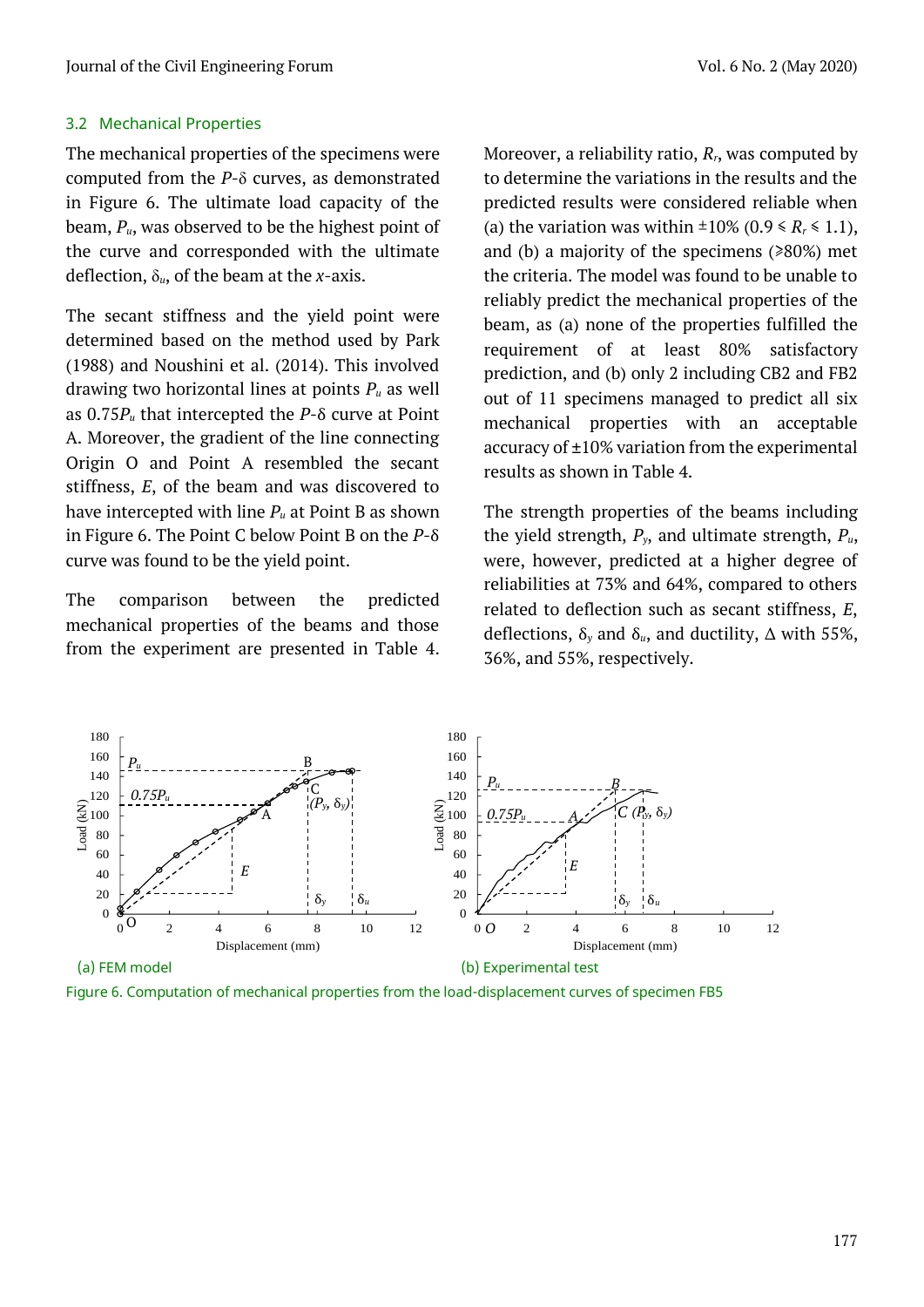|                 | Secant stiffness, E (kN/mm) |            |                               | Yield strength, $P_y$ (kN) |            |                                   |       | Yield deflection, $\delta_{\nu}$ (mm) |            |            |                     |              |
|-----------------|-----------------------------|------------|-------------------------------|----------------------------|------------|-----------------------------------|-------|---------------------------------------|------------|------------|---------------------|--------------|
| Specimens       | <b>FEM</b>                  | <b>EXP</b> | $R_r$                         | State                      | <b>FEM</b> | <b>EXP</b>                        | $R_r$ | State                                 | <b>FEM</b> | <b>EXP</b> | $R_r$               | State        |
| CB1             | 19.7                        | 23.3       | 0.85                          | $\rm NA$                   | 152.5      | 140.0                             | 1.09  | $\mathbf{A}$                          | 8.59       | 6.73       | 1.28                | NA           |
| CB2             | 26.8                        | 25.8       | 1.04                          | $\mathbf{A}$               | 143.0      | 152.2                             | 0.94  | A                                     | 6.13       | 6.32       | 0.97                | $\mathbf{A}$ |
| FB1             | 21.3                        | 17.3       | 1.23                          | NA                         | 92.2       | 97.7                              | 0.94  | A                                     | 4.92       | 6.06       | 0.81                | <b>NA</b>    |
| FB <sub>2</sub> | 20.9                        | 20.2       | 1.03                          | $\mathbf{A}$               | 119.5      | 122.4                             | 0.98  | $\mathbf{A}$                          | 6.44       | 6.59       | 0.98                | $\mathbf{A}$ |
| FB <sub>3</sub> | 17.7                        | 21.7       | 0.82                          | <b>NA</b>                  | 137.0      | 130.8                             | 1.05  | $\mathbf{A}$                          | 8.36       | 6.51       | 1.28                | NA           |
| FB4             | 19.4                        | 23.4       | 0.83                          | <b>NA</b>                  | 96.5       | 82.5                              | 1.17  | <b>NA</b>                             | 5.88       | 4.29       | 1.37                | <b>NA</b>    |
| FB5             | 19.0                        | 21.0       | 0.90                          | $\mathbf{A}$               | 136.0      | 115.3                             | 1.18  | NA                                    | 7.67       | 5.96       | 1.29                | NA           |
| FB <sub>6</sub> | 21.7                        | 24.2       | 0.90                          | A                          | 105.5      | 92.7                              | 1.14  | <b>NA</b>                             | 5.72       | 4.21       | 1.36                | <b>NA</b>    |
| SB7             | 25.9                        | 19.2       | 1.35                          | NA                         | 143.1      | 148.4                             | 0.96  | $\mathbf{A}$                          | 6.41       | 8.31       | 0.77                | <b>NA</b>    |
| SB8             | 26.4                        | 24.1       | 1.10                          | $\mathbf{A}$               | 147.3      | 147.1                             | 1.00  | $\mathbf{A}$                          | 6.92       | 6.47       | 1.07                | $\mathbf{A}$ |
| SB9             | 26.8                        | 25.9       | 1.03                          | A                          | 126.6      | 119.7                             | 1.06  | A                                     | 5.37       | 5.09       | 1.06                | A            |
| Reliability     |                             |            |                               | 55%                        |            |                                   |       | 73%                                   |            |            |                     | 36%          |
|                 |                             |            |                               |                            |            |                                   |       |                                       |            |            |                     |              |
|                 |                             |            | Ultimate strength, $P_u$ (kN) |                            |            | Total deflection, $\delta_u$ (mm) |       |                                       |            |            | Ductility, $\Delta$ |              |
| Specimens       | <b>FEM</b>                  | <b>EXP</b> | $R_r$                         | State                      | <b>FEM</b> | EXP                               | $R_r$ | State                                 | <b>FEM</b> | <b>EXP</b> | $R_r$               | State        |
| CB1             | 169.3                       | 156.8      | 1.08                          | $\mathbf{A}$               | 8.98       | 10.42                             | 0.86  | NA                                    | 1.05       | 1.55       | 0.68                | <b>NA</b>    |
| CB2             | 164.2                       | 163.1      | 1.01                          | $\mathbf{A}$               | 9.66       | 10.20                             | 0.95  | $\mathbf{A}$                          | 1.58       | 1.61       | 0.98                | $\mathbf{A}$ |
| FB1             | 104.8                       | 104.8      | 1.00                          | A                          | 8.10       | 9.73                              | 0.83  | NA                                    | 1.65       | 1.61       | 1.02                | $\mathbf{A}$ |
| FB <sub>2</sub> | 134.6                       | 133.1      | 1.01                          | $\mathbf{A}$               | 9.21       | 9.59                              | 0.96  | $\mathbf A$                           | 1.43       | 1.46       | 0.98                | $\mathbf{A}$ |
| FB <sub>3</sub> | 148.0                       | 141.2      | 1.05                          | $\mathbf{A}$               | 8.85       | 9.11                              | 0.97  | $\mathbf{A}$                          | 1.06       | 1.40       | 0.76                | NA           |
| FB4             | 114.1                       | 100.4      | 1.14                          | NA                         | 9.28       | 6.87                              | 1.35  | <b>NA</b>                             | 1.58       | 1.60       | 0.99                | $\mathbf{A}$ |
| FB5             | 145.8                       | 125.2      | 1.16                          | NA                         | 9.42       | 6.76                              | 1.39  | <b>NA</b>                             | 1.23       | 1.13       | 1.09                | $\mathbf{A}$ |
| FB <sub>6</sub> | 124.2                       | 101.8      | 1.22                          | NA                         | 9.06       | 5.07                              | 1.79  | NA                                    | 1.58       | 1.20       | 1.32                | NA           |
| SB7             | 166.0                       | 159.6      | 1.04                          | A                          | 9.69       | 10.48                             | 0.92  | A                                     | 1.51       | 1.26       | 1.2                 | $\rm NA$     |
| SB8             | 182.7                       | 156.0      | 1.17                          | NA                         | 10.62      | 7.59                              | 1.40  | <b>NA</b>                             | 1.53       | 1.17       | 1.31                | $\rm NA$     |
| SB <sub>9</sub> | 143.8                       | 131.7      | 1.09                          | A                          | 6.71       | 5.88                              | 1.14  | NA                                    | 1.25       | 1.16       | 1.08                | $\mathbf A$  |

Table 4. Comparison of the predicted mechanical properties (FEM) with the experimental results (EXP)

### 3.3 Parametric Response

The parametric responses of the beams were observed from three specimen groups:

- a. Group 1: Hollow beams with the void at the neutral axis and subjected to flexural load.
- b. Group 2: Hollow beams with the void near the soffit and subjected to flexural load.
- c. Group 3: Hollow beams with the void at the neutral axis and subjected to a shear load.

The similarities and dissimilarities from the modelled and experimental results are highlighted in Figure 7 in reference to Table 4. Both the modelled and the experimental results agreed that:

- a. The longitudinal void in the hollow beam affected the yield and the ultimate strengths of the beam under flexural load due to the fact that none of the specimens performed better than the solid beam.
- b. A small void is not always beneficial to the hollow beam due to the effect it has on its strength when placed at the neutral axis.
- c. A large void was found to be detrimental to the shear resistance as observed from the poor performance of the hollow beam under shear load.
- d. The void was more effective at the neutral axis than closer to the soffit as observed with the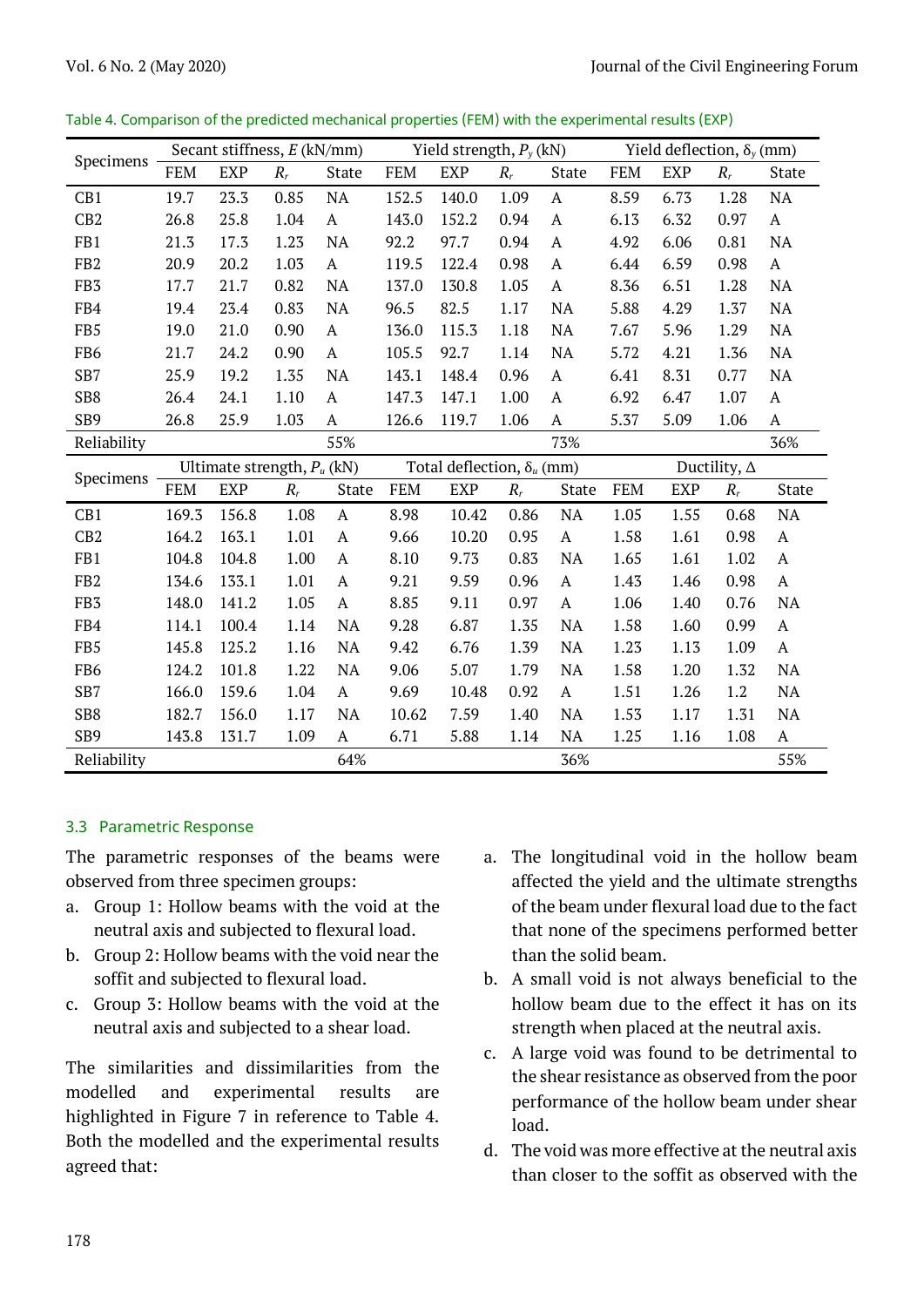Specimens in group 1 outperforming those in group 2.

However, the modelled and experimental results contradicted each other in terms of:

- a. The effects of the longitudinal void on the shear strength of the hollow beam: The model predicted SB8 to be the strongest among the specimen group while it was CB2 in the experiment.
- b. The effects of the incremental void size on the beam strength at the neutral axis: The model

predicted a mild drop of -1.5% in the ultimate strength due to the increase in void size from 50 mm to 75 mm in specimens FB3 and FB5 while a significant drop of -11.3% was recorded in the experiment.

c. The parametric responses of the hollow beams in terms of the stiffness, displacement, and ductility of the beam: The model predicted an increase in the ultimate deflection of the beam in specimen group 1 as the void diameter increased but a different result was presented in the experiment.



Figure 7. Similarity and dissimilarity of the parametric response between the modelled and experimental results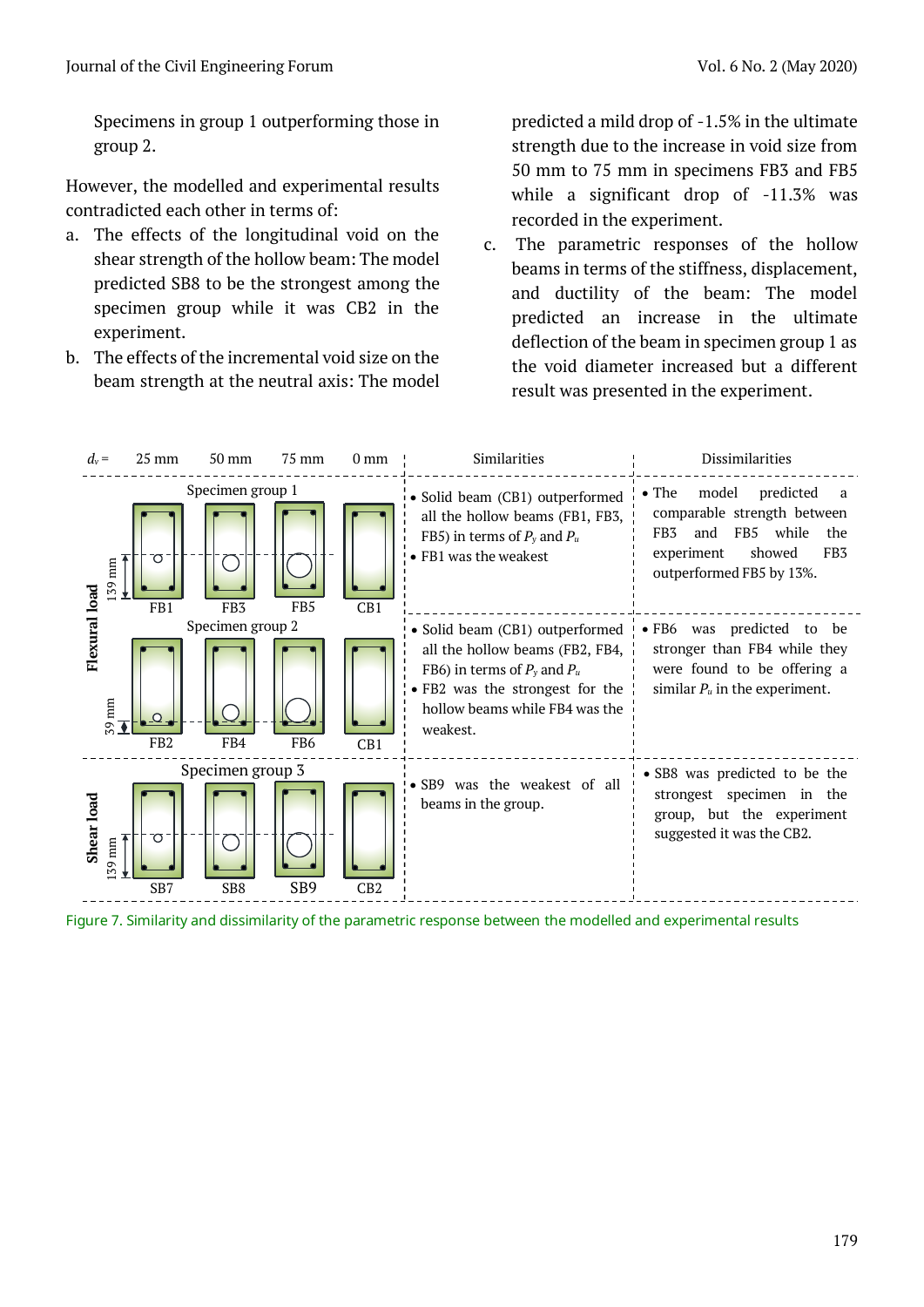## 3.4 Limitations

The inaccurate prediction of the beam deflection by the model was found to be the main cause of its nonreliability. This subsequently affected the reliability in predicting the stiffness, ductility, and probably, the strength of the beam. The variations observed were also found to be due to the compound effects of inappropriate assumptions of:

- a. The properties of the materials: The actual properties of the concrete, steel bars, and shear links need to be tested in the laboratory and adopted in the model.
- b. The beam support condition: The model assumed the beam to be supported by two frictionless rollers while rocker supports were used in the experiment. The contact surface between the beam and the rocker supports was not also treated to be completely free from friction.
- c. The bonding conditions between the concrete and reinforcement bars: The model assumed a linear bond while the experiment made use of interlocking.
- d. Composite reactions of the materials: The model ignored the PVC pipe used to create the longitudinal void in the beam when it should have been theoretically designed to offer some strength to the beam with further effects on the deflection.
- e. The meshing shape and size of the model need to be further refined.

In addition, the model did not accommodate nor define the failure criteria or strain limit of the concrete and the crack propagation. Therefore, the crack pattern and failure mode of the beam were not modelled nor validated. There were a good agreement between the modelled and experimental results at the initial stage of the test, particularly at loads lower than 40 kN but the first crack was recorded in the experiment after this value (Ngu, 2017). Therefore, the modelled results were considered more reliable if the crack propagation was considered but since that was not the case, the accuracy of the predicted beam deflection was affected and this subsequently led to the unreliable prediction of other mechanical properties.

## **4 CONCLUSION**

A reliability analysis of the finite element model developed with the aid of a computer program, Ansys, was conducted in this paper to predict the response of reinforced concrete hollow beams in terms of (a) load-displacement, (b) mechanical properties, and (c) parametric responses of the hollow beams.

Despite some similarities observed from the modelled and the experimental results, the reliability of the model was questionable as observed from the poor prediction of the beam deflection which later led to significant variations of relevant mechanical properties including stiffness, deflection, and ductility.

Some parametric responses related to the strength properties of the beam such as the yield and ultimate strengths were, however, in-line with the experimental results. For example, they both agreed the longitudinal void with a diameter of 1/3 times the beam width should be placed at the neutral axis to produce an effective hollow beam.

There is, therefore, the need to use caution in the application of simulated results industrially or for further research studies. This should involve (a) strategically cross-checking the predicted results with the actual responses, (b) conservatively applying some factors of safety to increase the confidence level, and (c) selectively adopting the results proven with a higher degree of reliability.

To improve the reliability, the model should be revised in terms of (a) the material properties, (b) boundary conditions of the beam supports, (c) bonding conditions between different materials, and (d) meshing shape and size used in the model. Specifically, the materials and bonding properties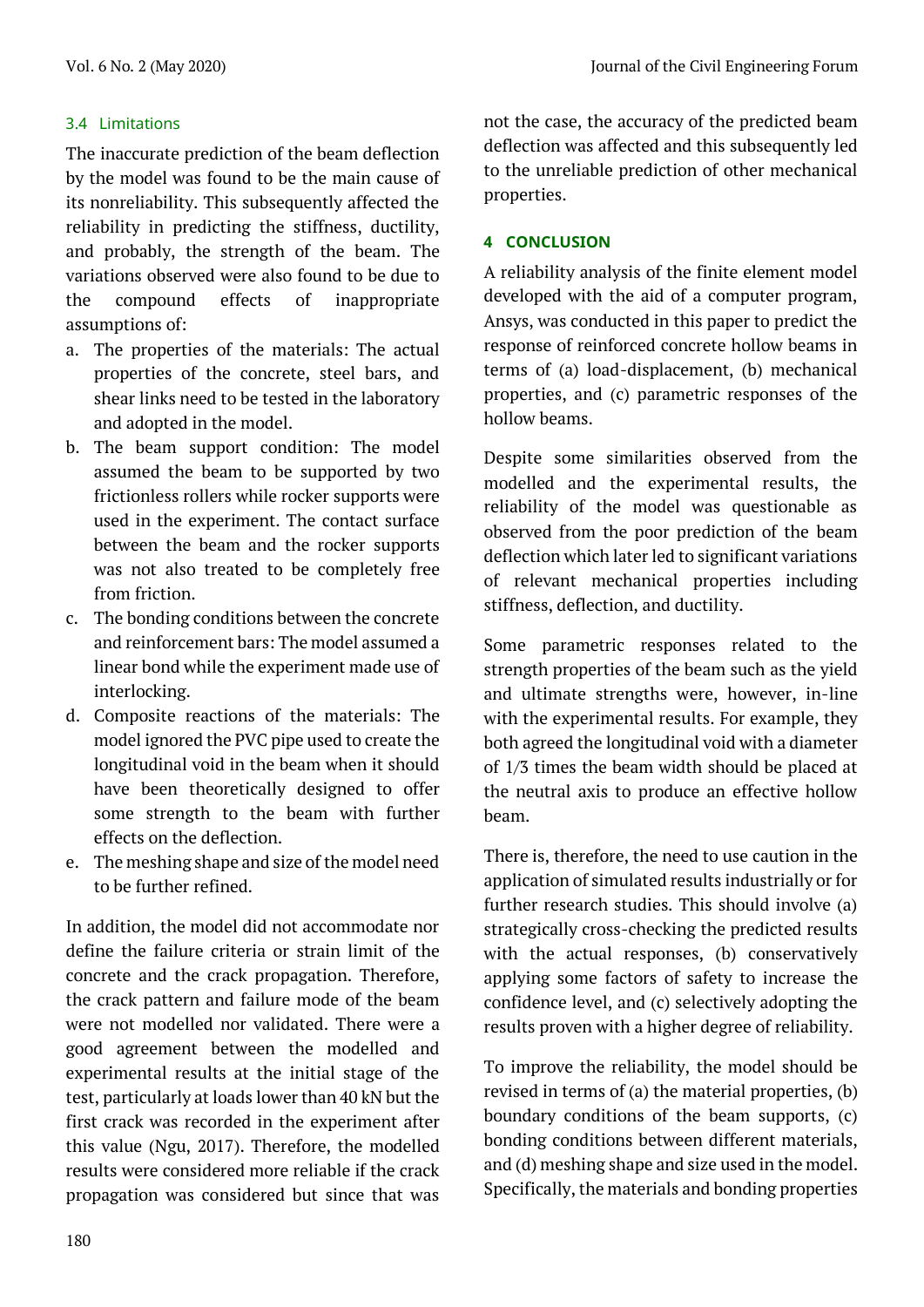used in the model also need to be calibrated with the experimental results. Moreover, the PVC pipe used to create the void should be simulated in the model.

# **DISCLAIMER**

The authors do not have any commercial or associative interest with the ability to cause a conflict of interest in this research.

# **ACKNOWLEDGEMENTS**

This research was supported by the Research Grants of University College of Technology Sarawak, UCTS/RESEARCH/2/2018/02.

# **REFERENCES**

Al-Gasham, T. S. S., 2015. Reinforced Concrete Moderate Deep Beams with Embedded PVC Pipes. *Wasit Journal of Engineering Science*, 3(1), pp. 19- 28.

Alnuaimi, A. S., Al-Jabri, K. S. & Hago, A., 2008. Comparison between solid and hollow reinforced concrete beams. *Materials and Structures*, 41(2), pp. 269-286.

Bhattarai, B. P. & Bhattarai, N., 2017. Experimental Study on Flexural Behavior of Reinforced Solid and Hollow Concrete Beams. *International Journal of Engineering Research and Advanced Technology (IJERAT)*, 3(11), pp. 1-8.

Dhinesh, N. P. & Satheesh, V. S., 2017. Flexural Behaviour of Hollow Square Beam. *International Journal of Scientific Engineering and Applied Science (IJSEAS)*, 3(3), pp. 236-242.

Hussain Alshimmeri A. J. & Ghadhban Al-Maliki, H. N., 2014. Structural Behavior of Reinforced Concrete Hollow Beams under Partial Uniformly Distributed Load. *Journal of Engineering*, 20(7), pp. 130-145.

Inoue, S. & Egawa, N., 1996. *Flexural and Shear Behaviour of reinforced concrete hollow beams*  *under reversed cyclic loads*. Eleventh World Conference on Earthquake Engineering.

Joy, J. & Rajeev, R., 2014. Effect of Reinforced Concrete Beam with Hollow Neutral Axis IJSRD - *International Journal for Scientific Research & Development*, 2(10), pp. 341-348.

Kumbhar, U. N. & Jadhav, H. S., 2018. Flexural Behaviour of Reinforced Concrete Hollow Beam with Polypropylene Plastic Sheet Infill. *International Research Journal of Engineering and Technology (IRJET)*, 5(5), pp. 1517.

Manikandan, S., Dharmar, S. & Robertravi, S., 2015. Experimental Study on Flexural Behaviour of Reinforced Concrete Hollow Core Sandwich Beam. *International Journal of Advance Research in Science and Engineering*, 4(1), pp. 937-946.

Mathew, I. & Varghese, S. M., 2016. Experimental Study on Partial Replacement of Concrete in and Below Neutral Axis of Beam. *International Journal of Innovative Research in Technology*, 3(4), pp. 188- 192.

Ngu, J. T. S., 2017. *The Behaviour of Reinforced Concrete Hollow Beam under Incremental Flexural and Shear Load*. Final Year Project Report, School of Engineering and Technology, University College of Technology Sarawak.

Noushini, A., Samali, B. & Vessalas, K., 2014. Performance of Concrete Beam Elements Reinforced with Polyvinyl Alcohol (PVA) Micro Fibres. *Concrete in Australia*, 40, pp. 22-27.

Park, R., 1988. *Ductility Evaluation from Laboratory and Analytical Testing*. The 9th World Conference on Earthquake Engineering, Tokyo-Kyoto, Japan, pp. 605-616.

Parthiban, N. & Neelamegam, M., 2017. Flexural Behavior of Reinforced Concrete Beam with Hollow Core in Shear Section. *International Research Journal of Engineering and Technology (IRJET)*, 4(4), pp. 2263-2274.